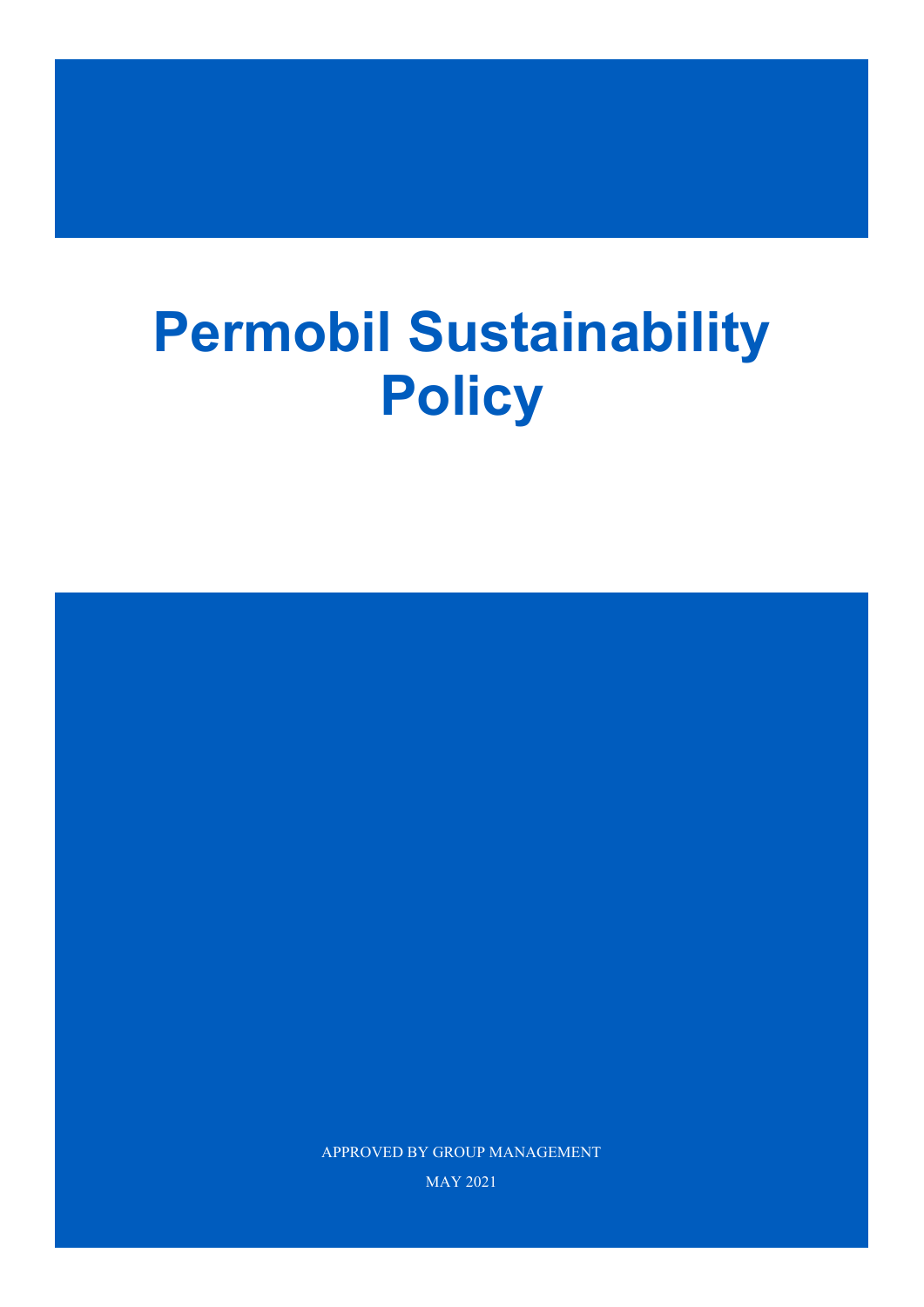

### **Contents**

### **Permobil Sustainability Policy**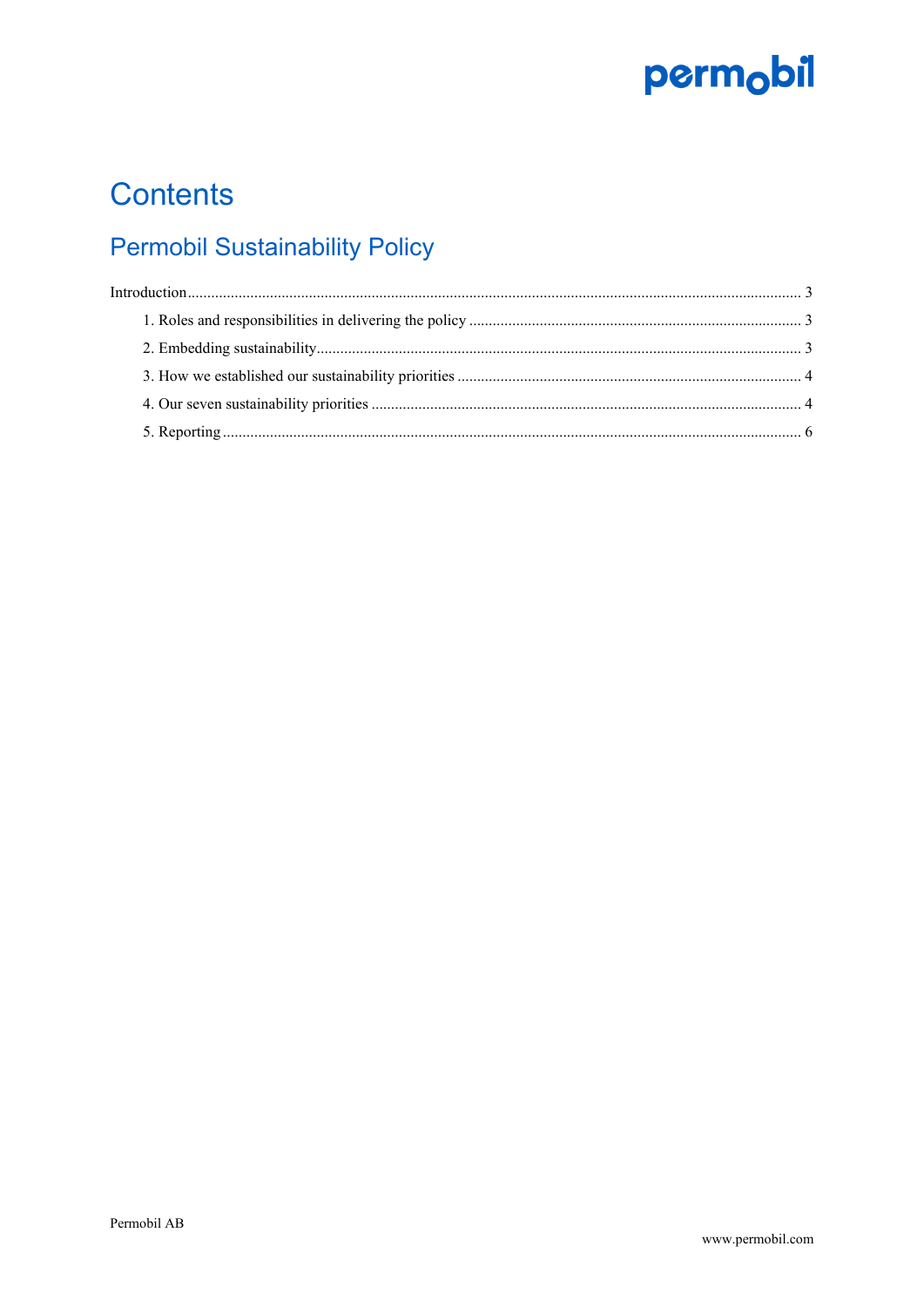### <span id="page-2-0"></span>`Introduction

Sustainability has a long tradition at Permobil. As a business, we want to see everyone in society live full lives and to meet their full potential. We deliver products and services that enable people living with disabilities to be able to do just that. That means we have a special obligation to the users of our products, society, employees, and the environment to act in ways which go above and beyond minimum legal requirements.

Permobil will contribute to sustainable development by embedding environmental, social and wider-economic benefits throughout our business activities.

This policy defines the seven priority areas where we believe we can make the biggest difference.

### <span id="page-2-1"></span>1. Roles and responsibilities in delivering the policy

Our sustainability policy applies to every employee, officer, director and independent contractor at Permobil. The Group Management team is responsible for defining our priorities and setting sustainability targets. The relevant departments are accountable for implementing and delivering our targets. This ensures targets are owned by those who can have the biggest impact on achieving them.

Everyone at Permobil is responsible for adopting a sustainability mindset, and maximizing the economic, environmental and social benefits we deliver to users, stakeholders and society at large.

### <span id="page-2-2"></span>2. Embedding sustainability

We seek to integrate sustainability through every aspect of our daily work so that planning, initiation and followup of our targets is embedded as part of our corporate DNA, and targets may be reached through continuous improvement.

To support the adoption of a sustainability mindset, we communicate regularly about sustainability both internally and externally. This ensures its importance to Permobil is recognized and that awareness of our approach, targets and actions are high.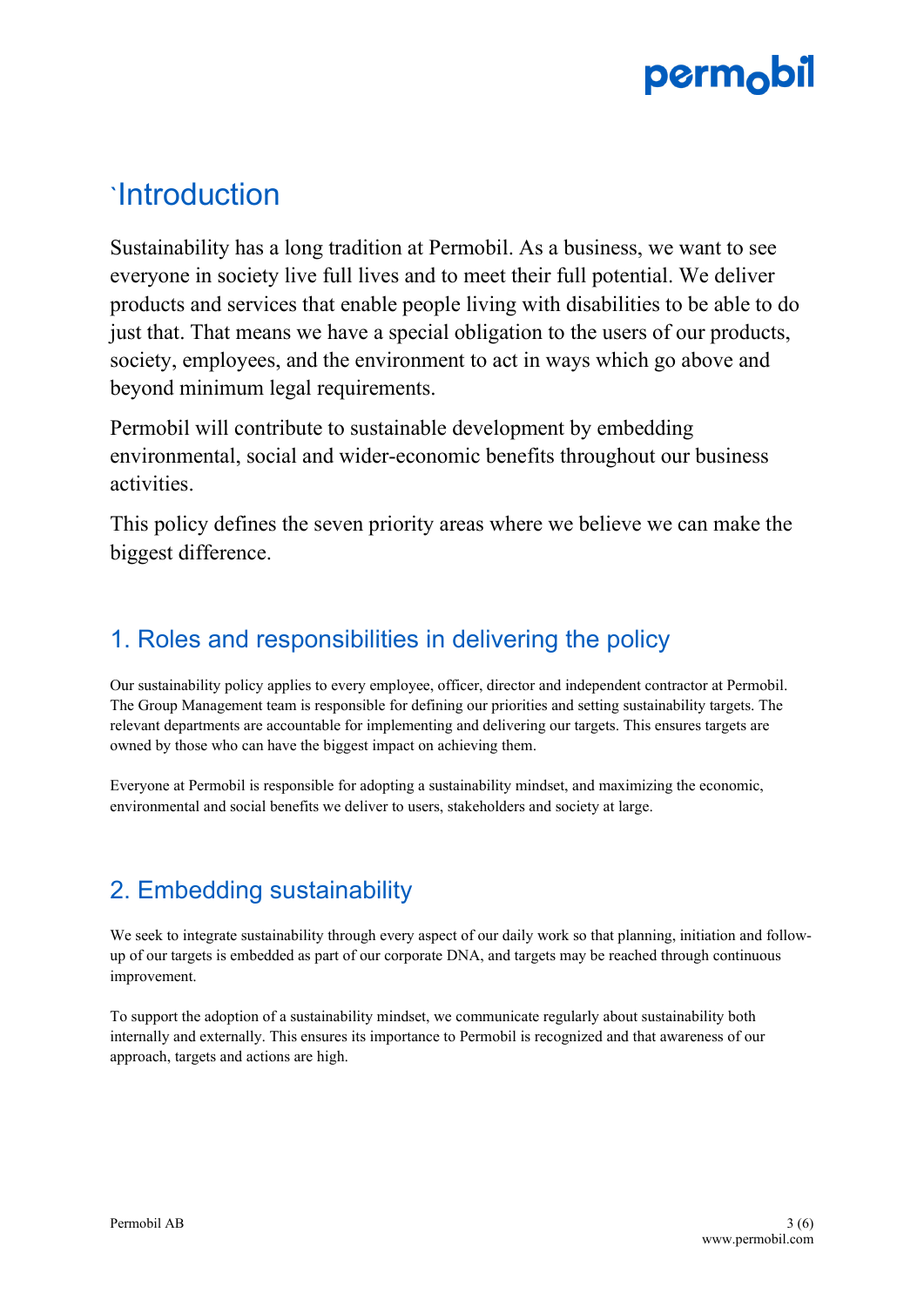### <span id="page-3-0"></span>3. How we established our sustainability priorities

Permobil has defined seven focus areas for sustainability priorities on the basis of our materiality analysis, which identified how we can deliver greatest value to our business and our stakeholders and meet their expectations.



In defining our priorities for sustainability, we also ensured they support Permobil's Core Values: User first, Leading, Trusted and Passionate.

#### **The following frameworks also guided our priorities:**

- The United Nations Global [Compact:](https://www.unglobalcompact.org/what-is-gc/participants/95381) Permobil joined the UN Global Compact in 2016 and reports annually on progress.
- The Sustainable Development Goals for 2030: our owner Investor, has identified [five SDG goals](https://www.investorab.com/sustainability/un-global-goals/) where Investor and its holdings can have a particular impact
- Investor's ten sustainability [requirements](https://www.investorab.com/about-investor/sustainability/): Permobil meets Investor's requirements related to sustainability and reports on their KPIs.

### <span id="page-3-1"></span>4. Our seven sustainability priorities

#### 1. Environmental impact

We strive to minimize our environmental impact in terms of use of resources, waste and emissions. Our focus areas are:

- the circular economy
- carbon footprint
- energy consumption
- waste management, and
- use of chemicals and hazardous materials.

#### 2. Diversity and inclusion

We seek to be a workplace based on equal opportunities and inclusion. Our focus areas are:

gender equality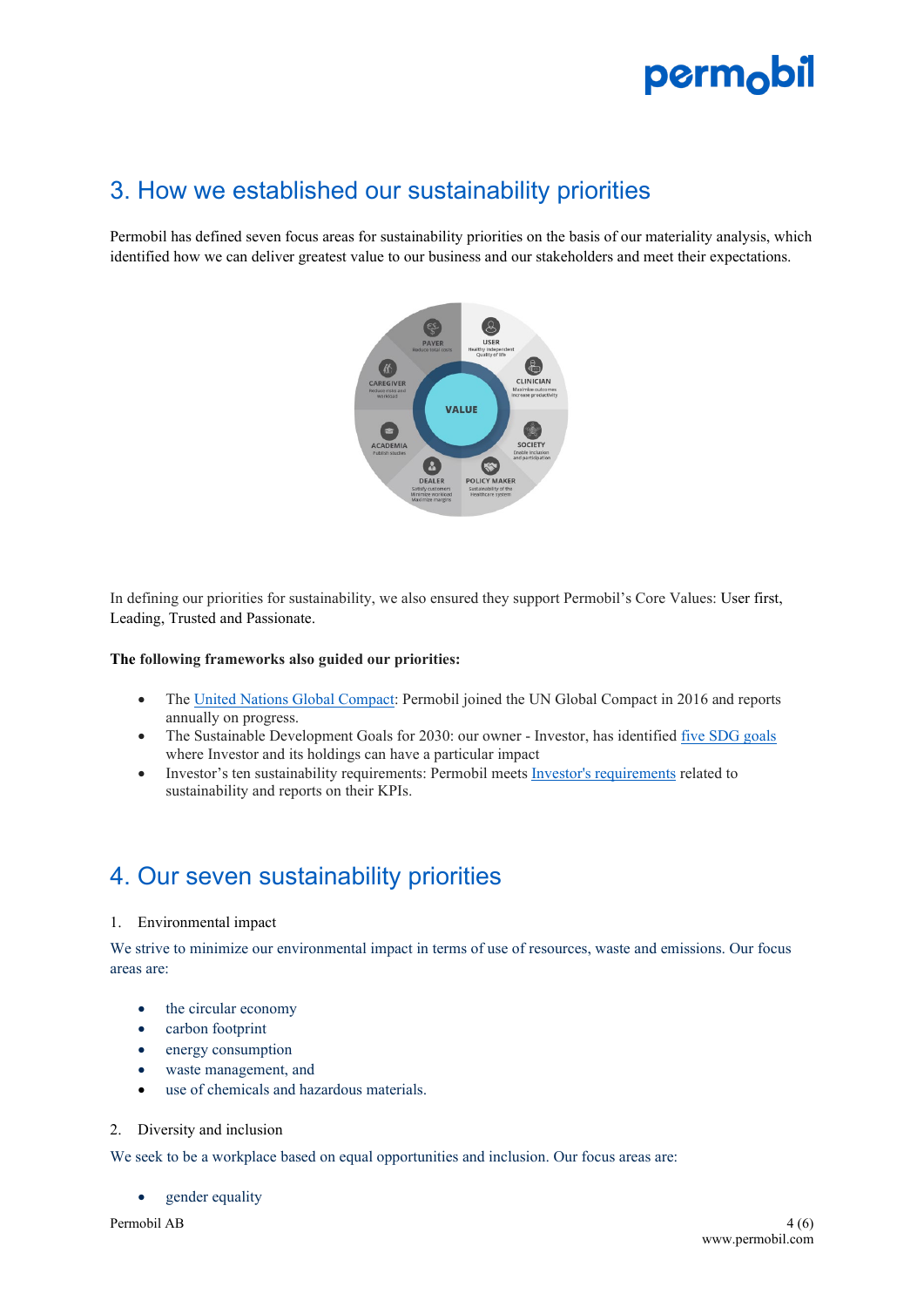- non-discrimination, and
- gender and disability diversity in senior positions.

#### 3. Safe and respectful workplace

We want to provide a safe and respectful workplace with sound working conditions for employees. Our focus areas are:

- accessible workplace
- health and safety
- work-life balance, and
- freedom of association.

#### 4. Quality and Safety in Products and Services

We want to provide safe products and services of high quality. Our focus areas are:

- product and delivery reliability
- product quality
- recall management
- service and aftermarket, and
- product safety design.

#### 5. Quality of life for users

We seek to provide a high quality of life for users of Permobil's products by fulfilling users' psycho-social, clinical and functional needs. Our focus areas are:

- user experience
- user value
- outcomes for users, and
- satisfying increasing patient demands.

#### 6. Business ethics

We strive to act as an ethical company when conducting business. Our Code of Conduct provide guidance internally to all employees. The Code of Conduct includes guidance on:

- anti-bribery and corruption
- fair competition
- confidentiality
- conflicts of interest
- whistleblowing, and
- ethical marketing.

#### 7. Responsible sourcing

Permobil has a responsibility to consider environmental and social aspects in the sourcing process. Our Supplier [Code of Conduct](https://permobilwebcdn.azureedge.net/media/afgnmwha/supplier-code-of-conduct_dec-2019.pdfv) sets the framework for this work and the focus areas are:

- supply chain management
- Labor standards & child labor
- human rights
- anti-corruption & anti-trust